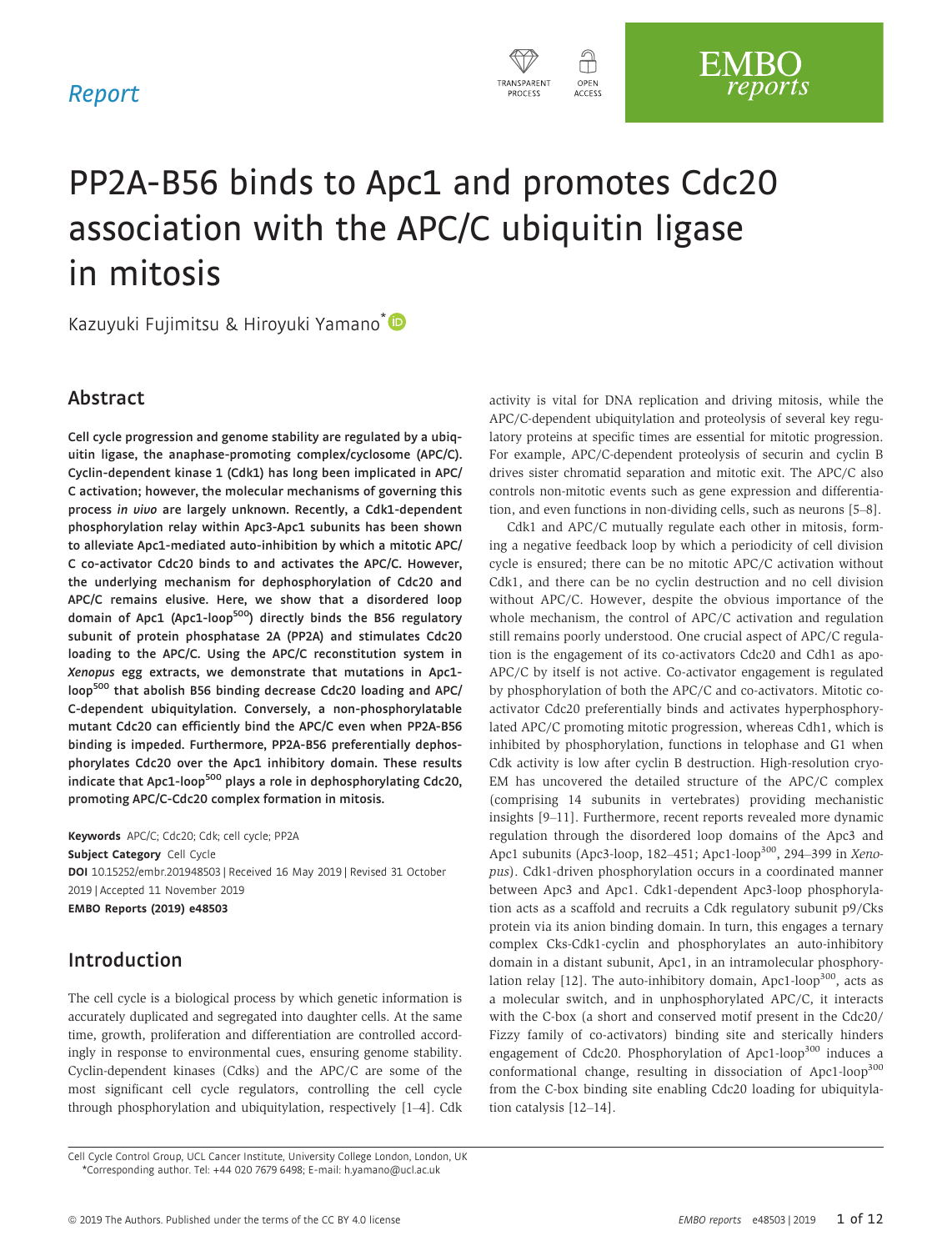Phosphorylation of Cdc20 is also an important element that controls the formation of active APC/C-Cdc20 complex. Cdk1 dependent phosphorylation of three N-terminal threonine residues near the C-box (T64, T68 and T79 in Xenopus) inhibits Cdc20 loading to the APC/C, presumably by precluding Cdc20-Apc6 interaction [15]. Notably, in anaphase extracts induced by non-degradable cyclin B, it has been shown that most of the Cdc20 bound to the APC/C evades phosphorylation at T79 even when the activity of Cdk1 is high and the APC/C is highly phosphorylated. However, exactly how Cdc20 is dephosphorylated in order to bind the APC/C remains elusive although PP2A has been shown to be involved [15].

PP2A is a highly conserved serine/threonine phosphatase consisting of three subunits: catalytic C, scaffolding A and a variable regulatory B subunit [16]. Substrate specificity and/or subcellular localisation are regulated by its associated B subunits. The B subunit family comprises four distinct subfamilies (B/B55, B'/B56, B″/PR72 and B‴/STRN) with multiple isoforms for each subfamily. It is well established that the activity of PP2A-B55 $\delta$  is vital for mitotic exit [17]. Crucially, the activity of PP2A-B55 $\delta$  fluctuates during the cell cycle, via the PP2A-B55d/ENSA/Greatwall pathway, and is high in interphase and low in mitosis  $[18–20]$ . Thus, PP2A-B55 $\delta$  is unlikely to be the phosphatase that initiates Cdc20 dephosphorylation in mid-mitosis although PP2A-B55d has been reported to be important for Cdc20 dephosphorylation at mitotic exit once it is activated upon Cdk1 inactivation [18–20]. In contrast, PP2A-B56 has been shown to be active during mitosis. In fact, several mitotic events such as silencing of spindle assembly checkpoint (SAC), loading of an E2 ubiquitin-conjugating enzyme to APC/C and assembly of the central spindle are facilitated by PP2A-B56 [21–24]. More recent work suggests that PP2A-B56 achieves its functional specificity by binding to a LxxIxE short linear motif (SLiM) in which Glu (E) at position 6 is crucial, but position 1 (Leu) and position 4 (Ile) can be replaced by other hydrophobic residues, and phosphorylation or the enrichment of acidic residues within and downstream from the motif can increase PP2A-B56 binding [25–27].

We have identified a B56 binding site within the Xenopus APC/C complex, which is located in another flexible disordered loop domain of Apc1 (Apc1-loop<sup>500</sup>). Using egg extract of Xenopus laevis and reconstitution of apo-APC/Cs in the MultiBac system, we show here that Apc1-loop<sup>500</sup> has a role in PP2A-B56 recruitment in mitosis, which in turn dephosphorylates Cdc20 and controls its loading for APC/C activation. Consistently, phosphorylation site mutant Cdc20 can bind sufficiently to the APC/C independently of PP2A-B56 binding. Furthermore, PP2A-B56 dephosphorylates Cdc20 more efficiently than the Apc1-loop<sup>300</sup>. Our work reveals a mechanism explaining how a mitotic co-activator Cdc20 can specifically bind to and activate the APC/C in anaphase and therefore initiate sister chromatid separation and mitotic exit.

# Results and Discussion

#### PP2A B56 regulatory subunit binds to Apc1-loop<sup>500</sup>

Although it has been demonstrated that PP2A is involved in APC/ C regulation [15,28,29], the underlying mechanisms have not been well characterised. Structural studies of the APC/C hinted that there are putative disordered loop domains in the APC/C complex in addition to Apc3-loop and Apc1-loop<sup>300</sup>. We therefore hypothesised that these flexible disordered loop domains could also regulate APC/C activity. It has been recently reported that PP2A-B56 recognises and binds a LxxIxE SLiM on target substrates [25–27]. This finding prompted us to investigate whether a B56 binding site is present in APC/C subunits, in particular, within these disordered loop domains. Primary sequence inspection of those domains has identified one such SLiM (LSPVPE) in a predicted loop domain of Apc1 (515–584 in Xenopus Apc1, hereinafter referred to as  $Apc1-loop<sup>500</sup>$  that is located in the N-terminal WD40 domain of Apc1. This sequence is highly conserved among species including human Apc1 (Fig 1A). To verify the ability of this loop domain to bind B56 subunit, we prepared maltose binding protein (MBP) fused to Apc1-loop<sup>500</sup> and its derivatives with mutations such as an 11 residue deletion of the B56 binding site (Δ11) or substitution of three alanines of putative Cdk sites (3A) (Fig 1B) and examined the ability to bind  $B56\gamma$ , a subtype of B56, using Xenopus egg extracts (Fig 1C). Pull-down assays showed only wild-type (WT) Apc1-loop<sup>500</sup> significantly bound <sup>35</sup>S-labelled in vitro-translated B56 $\gamma$  in anaphase extracts (lane 14), compared with MBP-alone or MBP-fused Apc1-loop<sup>500-Δ11</sup> (lanes 13 and 15). This result suggests that this flexible  $Apc1-loop<sup>500</sup>$  domain can bind B56 $\gamma$  via the B56 binding site. This interaction was not observed in interphase extracts, which have low Cdk activity (lane 10), suggesting that the binding of B56 to Apc1-loop<sup>500</sup> depends on phosphorylation of the loop domain. Consistently, non-phosphorylatable Apc1-loop<sup>500-3A</sup> failed to bind  $B56\gamma$  even in anaphase extract (lane 16). We also performed Cdk-dependent in vitro kinase assay and confirmed that WT Apc1-loop<sup>500</sup>, but not Apc1-loop<sup>500-3A</sup>, was efficiently phosphorylated by Cdk2-cyclin A (Fig 1D). Furthermore, we have investigated whether Cdk phosphorylation of Apc1-loop<sup>500</sup> promotes B56 loading. Purified MBP-fused WT Apc1-loop<sup>500</sup>, but not 3A, increased its binding affinity to B56, depending on Cdk phosphorylation (Fig 1E and F). We also made  $Apc1-loop<sup>500</sup>$  with S558A single alanine substitution of Cdk site within the B56 binding motif (Fig EV1A). Pull-down assays showed that the point mutant S558A abolished B56 binding as efficiently as the 3A mutations (Fig EV1B). This is consistent with the previous report that phosphorylation of the SP site in the middle of the B56 binding site increases binding strength [29]. To further investigate B56 and Apc1-loop<sup>500</sup> interaction, we generated another Apc1-loop<sup>500</sup> mutant protein that harbours two alanine substitutions within the B56 binding site in Apc1-loop<sup>500</sup>  $(Apc1-loop<sup>500-L557A/V560A</sup>)$ . As was seen for Apc1-loop<sup>500- $\Delta$ 11</sup>, the mutations in the B56 binding site (Apc1-loop<sup>500 L557A/V560A</sup>) abolished the ability to bind  $B56\gamma$  (Fig EV1C, lanes 14–16). As the regulatory B subunit family comprises four distinct subfamilies, B55, B'/B56, B"/PR70 and B"'/STRN, we wanted to examine subfamily specificity. Apc1-loop<sup>500</sup> specifically bound to B56 $\gamma$ , not B55 $\delta$  or PR70 (Fig EV1C, lanes 13-24). All together, these results demonstrate that upon Cdk phosphorylation, the disordered loop domain Apc1-loop<sup>500</sup> specifically interacts with PP2A harbouring the B56 regulatory subunit.

## Apc1-loop<sup>500</sup> regulates APC/C activity through Cdc20 loading in anaphase

Next, we asked how the B56 binding to Apc1-loop<sup>500</sup> regulates APC/C activity. We have established a functional biochemistry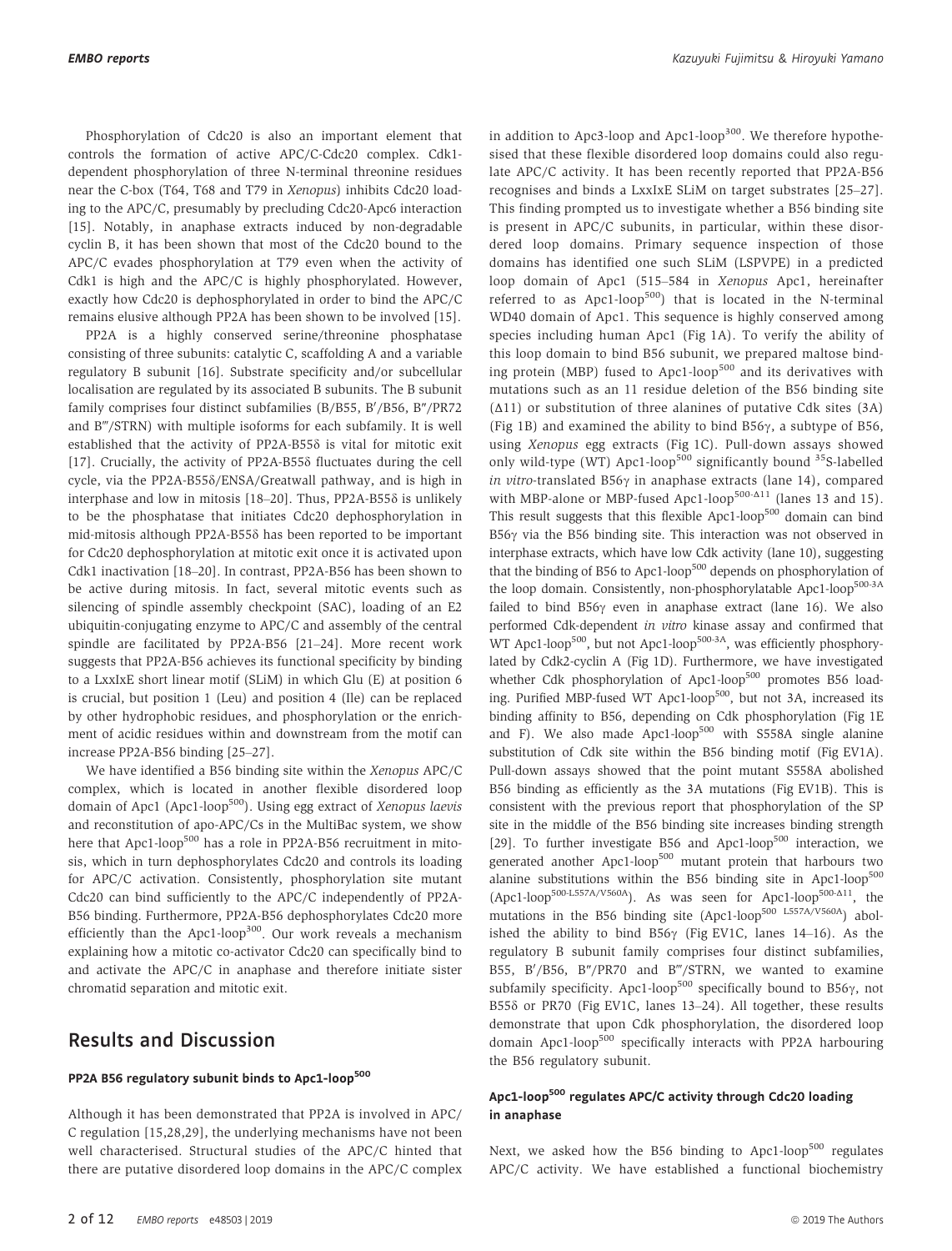

#### Figure 1. Cdk-dependent phosphorylation of Apc1-loop<sup>500</sup> ensures PP2A-B56 $\gamma$  recruitment.

- A Multiple alignment of a predicted Apc1-loop<sup>500</sup> domain of vertebrate APC/Cs. The sequences corresponding to residues 515–584 in Xenopus tropicalis Apc1 are shown. A putative B56 binding region is coloured in green. Hs, Homo sapiens human; Pt, Pan troglodytes chimpanzee; Mm, Mus musculus mouse; Gg, Gallus gallus chicken; Xt, Xenopus tropicalis frog.
- B Schematic diagrams of Apc1-loop<sup>500</sup> constructs. Apc1-loop<sup>500</sup> (residues 515–584) was fused with maltose binding protein (MBP) at N-terminus and 6xHis at Cterminus. Conserved Cdk phosphorylation sites (SP/TP) are shown as S or T, respectively. The putative B56 binding region is shown in green. The 11-residue [LSPVPELRDST] deletion (Δ11) and alanine substitution mutations to three Cdk phosphorylation sites (3A) or to B56 binding motif (L557A/V560A) are shown.
- C Binding assay using MBP-fused Apc1-loop<sup>500</sup> fragments and B56γ. Apc1-loop<sup>500</sup> WT or its derivatives (Δ11 or 3A) were incubated with the <sup>35</sup>S-labelled Flag-B56γ in interphase extract (Inter) or anaphase extract (Ana) supplemented with CycBΔ167 at 23°C for 1 h. The bound proteins were recovered by amylose beads, separated by SDS-PAGE and detected by autoradiography or Coomassie brilliant blue (CBB) staining. The bar graph is quantification of bound B56 $\gamma$ . The intensities of MBP control were arbitrarily set to 1.0. Error bars, SEM from three independent experiments.
- D Cdk-dependent in vitro kinase assay of Apc1-loop<sup>500</sup>. MBP-fused WT or 3A Apc1-loop<sup>500</sup> fragment was incubated with Cdk2-cyclin A in the presence of [ $\gamma$ -<sup>32</sup>P]-ATP at 23°C for 10 min, separated by SDS–PAGE and detected by autoradiography.
- E Cdk can promote Apc1-loop<sup>500</sup> and B56 interaction. MBP-fused WT or 3A Apc1-loop<sup>500</sup> fragment was incubated in the presence or absence of Cdk2-cyclin A at 30°C for 60 min. MBP-fused peptides (—/+ kinase) were isolated and incubated with purified Flag-B56 $\gamma$  at 23°C for 30 min. The bound proteins were recovered by amylose beads and analysed by SDS–PAGE and immunoblotting with indicated antibodies.
- F Quantification of (E) Bound B56 $\gamma$  to WT Apc1-loop<sup>500</sup> control (-Cdk) was arbitrarily set to 1.0. Error bars, SEM from three independent experiments.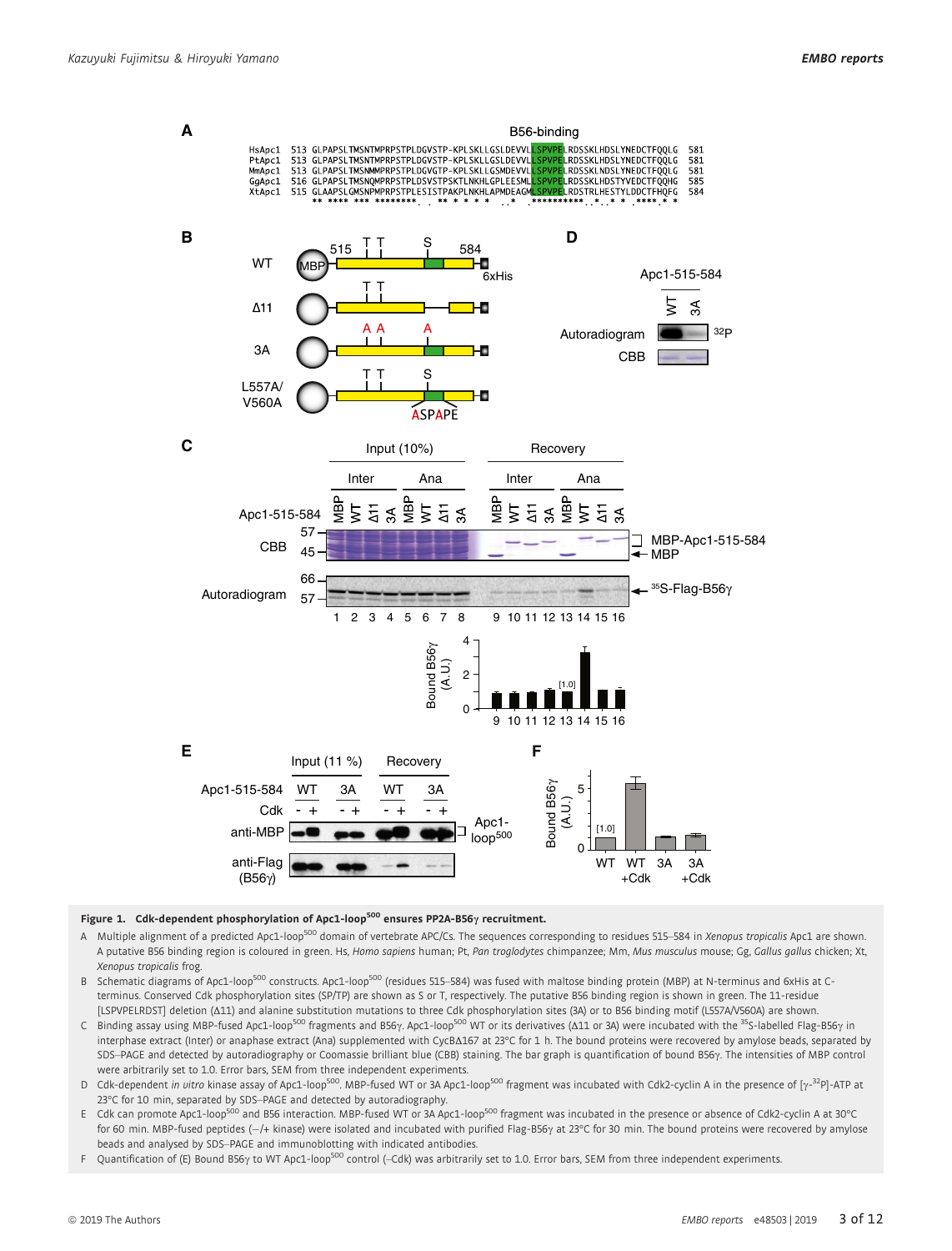

Figure 2. B56 binding to Apc1-loop<sup>500</sup> is important for the formation of the active APC/C-Cdc20 complex.

- A Cdc20 binding assay in Xenopus egg extracts. The purified recombinant wild-type (WT) or B56 binding site mutant APC/C (1-L557A/V560A) was incubated with APC/Cdepleted (ΔAPC) interphase extract (Inter) or ΔAPC anaphase extract supplemented with CycBΔ167 (Ana) at 23°C for indicated times. The APC/C was recovered with Apc3 monoclonal antibody (AF3.1) beads, and the bound proteins were analysed by SDS-PAGE and immunoblotting with indicated antibodies. pApc1 (pS314/pS318) is a phospho-site-specific antibody that binds only when both S314 and S318 are phosphorylated.
- B Quantification of (A). The intensities of WT control in interphase were arbitrarily set to 1.0. Error bars, SEM from three independent experiments.
- B56 binding site mutant APC/C (1-L557A/V560A) is less active in ubiquitylation assay than WT APC/C. The purified recombinant WT APC/C or B56 binding motif mutant APC/C (1-L557A/V560A) was incubated with ΔAPC anaphase extract. The recovered APC/C-Cdc20 complex was subjected to ubiquitylation assay using 35S-labelled cyclin B as a substrate. Samples were taken at indicated time points and analysed by SDS-PAGE and autoradiography. Cdc20 bound to the APC/C is presented in Fig EV2B.
- D Quantification of (C). Error bars, SEM from three independent experiments.

pipeline by which Xenopus apo-APC/C is reconstituted by simultaneous co-expression of all 14 subunits in insect cells using the MultiBac system and its activity is examined in APC/C-depleted Xenopus egg extracts [12]. We made recombinant Xenopus APC/C apo-complexes carrying mutations in Apc1 (Apc1-loop<sup>500-L557A/V560A</sup> or Apc1-loop<sup>500-Δ11</sup>), and then tested the ability of mutant apo-APC/Cs to bind to the co-activator Cdc20 (Fig 2A and B). When incubated with anaphase extract,  $APC/C^{1-L557A/V560A}$  showed a lower affinity for Cdc20 than WT APC/C, although associated Cdc20 levels gradually increased in both cases during incubation (Fig 2A, lanes 11–14). Cdkdependent phosphorylation in Apc1-loop<sup>300</sup> (pApc1: pS314/pS318) was observed at almost equal levels in both apo-APC/Cs. In contrast, in interphase, Cdc20 was able to bind WT APC/C and APC/C<sup>1-L557A/V560A</sup> at a similar level (Fig 2A, lanes 9 and 10). Consistent results were obtained by using a mutant apo-APC/C harbouring Apc1-loop<sup>500-Δ11</sup>,  $APC/C^{1-\Delta 11}$  (Fig EV2A). These results suggest that Apc1-loop<sup>500</sup> plays a role in formation of APC/C-Cdc20 complex in anaphase.

We also investigated the activity of WT APC/C and mutant APC/C<sup>1-L557A/V560A</sup> by in vitro ubiquitylation assay after incubation with anaphase extract. The activity of APC/C<sup>1-L557A/V560A</sup> was lower than that of WT APC/C (Fig 2C and D). This result was consistent with the levels of Cdc20 bound to each apo-APC/C (Fig EV2B). Similarly,  $APC/C^{1-\Delta 11}$  showed lower activity than WT APC/C (Fig EV2C and D). We further examined the activity of mutant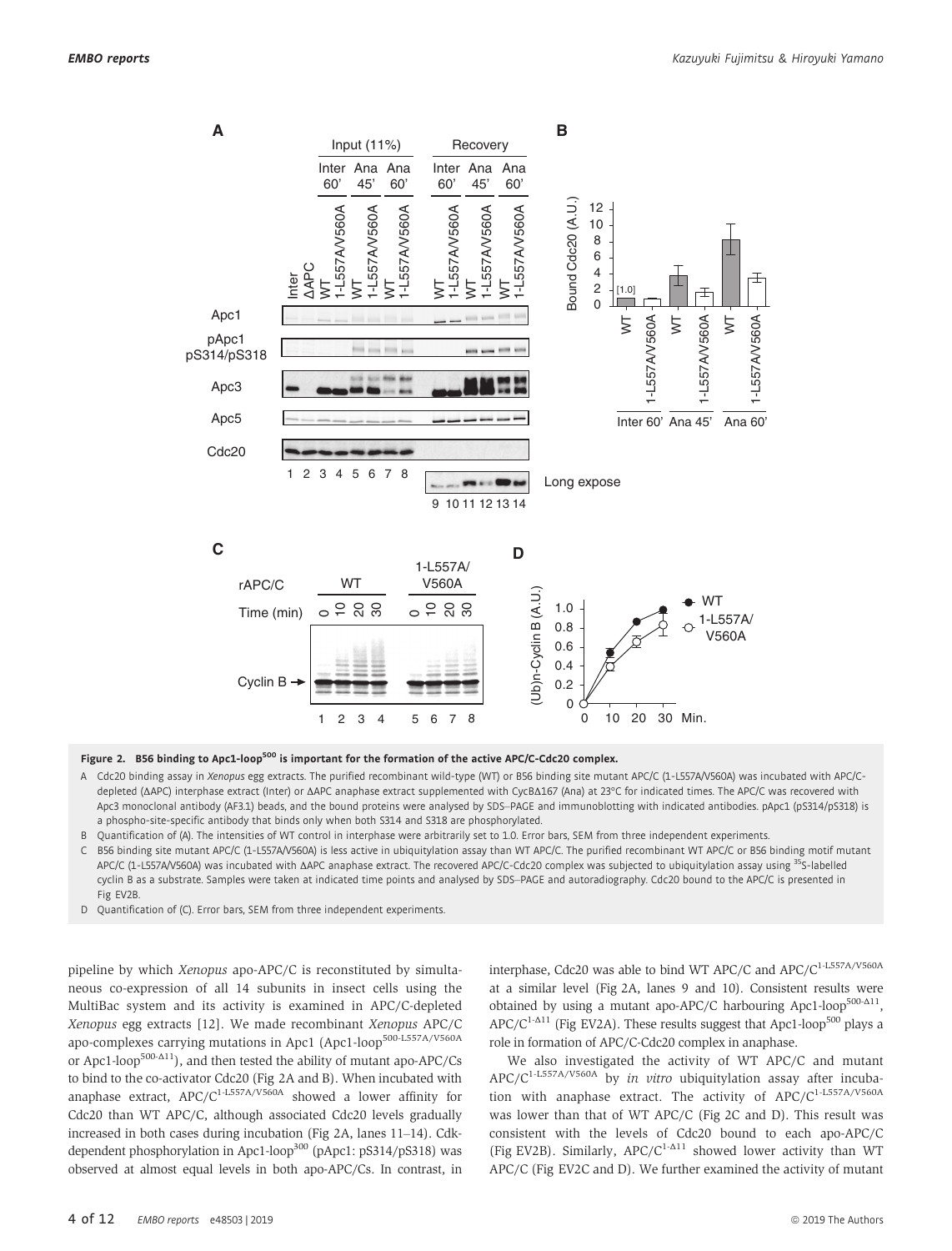apo-APC/Cs using cyclin destruction assays reconstituted in Xenopus egg extracts in which the endogenous APC/C had been depleted before supplementing with the reconstituted APC/C to be tested [12]. Cdc20-dependent cyclin destruction with  $APC/C<sup>1-L557A/V560A</sup>$  was slower than that with WT APC/C in anaphase extract (Fig EV3A, upper panel). As a control, we examined cyclin destruction in interphase extract supplemented with Cdh1 and either WT APC/C or  $APC/C<sup>1-L557A/V560A</sup>$ . We found that there was no difference in the rate of cyclin destruction in interphase, suggesting that both reconstituted APC/Cs were equally functional (Fig EV3A, lower panel). Similar results were obtained by using the other Apc1-loop<sup>500</sup> B56 binding site mutant,  $APC/C^{1-\Delta 11}$  (Fig EV3B). Taken together, we can conclude that the Apc1-loop<sup>500</sup> plays a role in regulating APC/C activity through Cdc20 loading in anaphase. We have previously shown that PP2A is involved in dephosphorylating the N-terminal inhibitory phosphorylation sites of Cdc20, promoting mitotic Cdc20-APC/C complex formation [15]. Thus, it is tempting to speculate that PP2A-B56 bound to the APC/C might contribute towards Cdc20 dephosphorylation. Yet, it is noteworthy that phosphorylation of Apc3 in  $APC/C^{1-L557A/V560A}$  was slightly delayed although phosphorylation of Cdk1 sites within Apc1-loop<sup>300</sup>, which controls engagement of Cdc20 [12–14], occurred to a similar level (Fig 2A). It is possible that the B56 binding site in Apc1-loop<sup>500</sup> may regulate APC/C activation, directly and/or indirectly, through an as-yetuncharacterised phosphorylation and protein interaction.

## PP2A-B56 bound to Apc1-loop<sup>500</sup> can regulate APC/C activation independently of Apc1-loop<sup>300</sup>

It has been shown that the Apc1-loop<sup>300</sup> acts as a phosphorylationdependent auto-inhibitory domain, which blocks the engagement of Cdc20, in particular at the C-box and Apc8 interaction for APC/C activation. In order to study the direct role of B56 interaction with Apc1-loop<sup>500</sup> towards the phosphorylation status of Cdc20 rather than Apc3 and Apc1, we first removed this steric auto-inhibitory segment and made apo-APC/Cs harbouring deletion of Apc1-loop<sup>300</sup> (1-ΔL300, deletion of 298–397 in Xenopus). This deletion renders APC/C phosphorylation unnecessary for Cdc20-dependent activation. Cyclin destruction assays confirmed that unlike WT APC/C, the  $APC/C^{1-\Delta L300}$  was able to be activated in interphase by Cdc20 (Fig EV4). We combined Apc1- $\Delta$ L300 and Apc1-loop<sup>500</sup> mutations and made double mutant APC/Cs in order to assess the impact of APC/C<sup>1-Δ11</sup> or APC/C<sup>1-L557A/V560A</sup> on the binding of Cdc20 independently of Apc1-loop<sup>300</sup> inhibition (Fig 3). As expected, the removal of auto-inhibitory segment, Apc1-loop<sup>300</sup>, greatly enhanced the Cdc20 binding to APC/C even in interphase extract (Fig 3A, lanes 7 and 8). Additional mutations of Apc1-loop<sup>500</sup> (APC/C<sup>1- $\Delta$ 11</sup> or APC/C1-L557A/V560A) had no effect on Cdc20 binding in interphase extract (Fig 3A, lanes 9 and 10). In contrast, in anaphase extract, these additional mutations reduced Cdc20 binding (Fig 3B, lanes 8–10). These results demonstrate that the Apc1-loop<sup>500</sup> can promote formation of Cdc20-APC/C complex independently of phosphorylation of the Apc1-loop<sup>300</sup>.

### PP2A-B56 mediates dephosphorylation of Cdc20

How does PP2A-B56 bound to Apc1-loop<sup>500</sup> promote the formation of APC/C-Cdc20 complex? It has been shown that PP2A can antagonise Cdk-dependent inhibitory phosphorylation of Cdc20 at the N-terminal domain (N-Cdc20) and promotes the engagement of Cdc20 with the APC/C for activation [15,29]. In addition, several lines of evidence suggest that PP2A complexes have an inherent preference for phospho-threonine over phospho-serine [29–32]. It has also been reported that Cdk1-dependent inhibitory phosphorylation sites within N-Cdc20 are exclusively threonine (T64, T68 and T79 in *Xenopus* Cdc20) [15,29], whereas Cdk1-dependent stimula-<br>tory phosphorylation sites in Apc1-loop<sup>300</sup> are exclusively serine (S314, S318, S335, S344, S358, S380 and S389 in Xenopus Apc1) [12]. We showed that dephosphorylation of T79 was rapid and most phosphate was removed within 10 min in anaphase extracts [15]. We investigated the kinetics of phosphate removal from <sup>32</sup>P-labelled Apc1-loop<sup>300</sup> fragment incubated in anaphase extracts (Fig 4A and B). The loss of radioactivity from Apc1-loop<sup>300</sup> was very slow, in great contrast to phosphate removal from T79 on N-Cdc20. Intriguingly, Apc1-loop300-7T fragment in which all conserved serine Cdk sites had been replaced by threonine was rapidly dephosphorylated with similar kinetics to N-Cdc20 (Fig 4A and B). We therefore hypothesised that PP2A-B56 bound to Apc1-loop<sup>500</sup> might be involved in dephosphorylation of Cdc20, but not Apc1-loop<sup>300</sup>, and promotes the formation of Cdc20-APC/C complex. If this hypothesis is correct, a non-phosphorylatable Cdc20 mutant (Cdc20-5A; S50A, T64A, T68A, T79A and S114A), which is free from Cdk-dependent inhibitory phosphorylation [15], should become insensitive to B56 binding site mutations and load to the APC/C. We examined whether Cdc20-5A efficiently binds to the APC/C regardless of the presence of B56 binding site mutations in the Apc1-loop<sup>500</sup> (Fig  $4C$ and D). As expected, in the case of Cdc20-WT, the ability to bind the APC/C harbouring B56 binding site mutations  $(APC/C<sup>1-L557A/</sup>)$ V560A) was decreased, compared with WT APC/C (Fig 4C, lanes 7 and 8). However, for Cdc20-5A, the effect of the B56 binding mutation (Apc1-L557A/V560A) was significantly alleviated and Cdc20- 5A efficiently bound  $APC/C^{1-L557A/V560A}$  (lanes 9 and 10). In support of this, Cdc20-5A was able to bind equally to both WT APC/C and APC/C<sup>1-A11</sup>, another B56 binding site mutant APC/C (Fig EV5). It should be noted that the levels of Cdk1 phosphorylation of Apc1 loop<sup>300</sup> (pApc1: pS314/pS318) are similar in both WT and B56 binding site mutant APC/C in anaphase extract (Figs 2A and EV2A, lanes 11–14), implying that PP2A-B56 recruited by Apc1-loop<sup>500</sup> does not dephosphorylate Cdk1 sites of Apc1-loop<sup>300</sup>. These results suggest that PP2A-B56 bound to Apc1-loop<sup>500</sup> can dephosphorylate N-Cdc20 and promote Cdc20-APC/C complex formation.

Finally, we wanted to examine the specificity of PP2A-B56 towards key phosphorylation sites on Cdc20 and the APC/C. Thus, we have tested whether purified PP2A-B56 $\gamma$  is capable of dephosphorylating the inhibitory threonine residues of N-Cdc20 more efficiently than Apc1-loop<sup>300</sup>. Active recombinant PP2A-B56 was expressed and purified from insect cells and mixed with mitotically phosphorylated Cdc20 or APC/C as substrates for dephosphorylation, which was monitored by immunoblotting with anti-pT79 (Cdc20) or anti-pS314/S318 (Apc1-loop<sup>300</sup>). Phosphorylation of Cdc20 T79 was significantly reduced upon addition of PP2A-B56 $\gamma$ , whereas phosphorylation of Apc1-loop<sup>300</sup> remained stable (Fig 4E, lanes 5–8). At a higher concentration of PP2A-B56 $\gamma$ , Apc1-loop<sup>300</sup> was dephosphorylated to some extent, but Cdc20 pT79 was again more efficiently dephosphorylated (Fig 4E, lanes 9–12). This supports our model (Fig 4F) that PP2A-B56 bound to the APC/C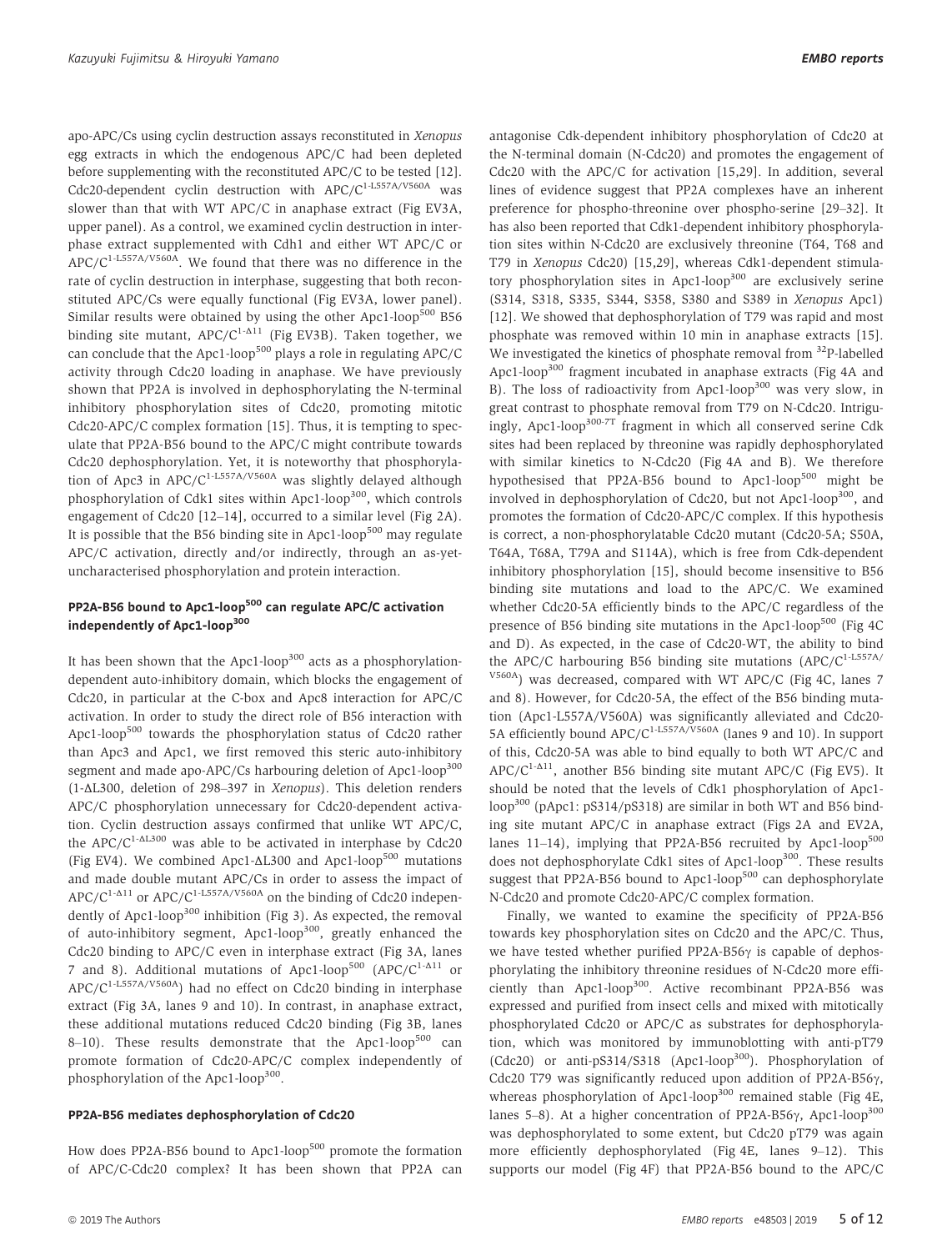**A**



#### Figure 3. Apc1-loop<sup>500</sup> regulates APC/C activation independently of phosphorylation of Apc1-loop<sup>300</sup>.

A (left panel) Cdc20 binding to APC/C loop domain mutants in interphase extract. The purified recombinant WT or Apc1 mutant APC/Cs (1-ΔL300, 1-ΔL300/Δ11 or 1- ΔL300/L557A/V560A) were incubated with ΔAPC interphase extract at 23°C for 1 h. The APC/C was recovered with Apc3 monoclonal antibody (AF3.1) beads, and the bound proteins were analysed by SDS–PAGE and immunoblotting with indicated antibodies. (right panel) Quantification of bound Cdc20. The intensities of 1-ΔL300 control were arbitrarily set to 1.0. Error bars, SEM from three independent experiments.

B (left panel) Cdc20 binding to APC/C loop domain mutants in anaphase extracts. Same as (A) but ΔAPC anaphase extract was used and incubated at 23°C for 50 min in anaphase extract. (right panel) Quantification of bound Cdc20. The intensities of 1-ΔL300 control were arbitrarily set to 1.0. Error bars, SEM from three independent experiments.

enables efficient dephosphorylation of Cdc20, but not the APC/C, resulting in Cdc20 association with the APC/C in mitosis and initiating APC/C-dependent ubiquitylation.

Thus, our study reveals for the first time the presence of a binding site for PP2A-B56 within the APC/C subunit and we propose a PP2A-B56-mediated mechanism controlling Cdc20-APC/C formation in mitosis. For the maintenance of genome stability, accurate sister chromatid separation, alongside faithful DNA replication, is arguably one of the most important events during the cell cycle. This separation is triggered by tightly regulated activation of the APC/C and subsequent ubiquitin-mediated proteolysis of the anaphase inhibitor securin, which liberates the protease separase, which in turn cleaves the kleisin subunit of the cohesin complex that physically holds sister chromatids together. Cdk1-dependent phospho-regulation is clearly central for APC/C regulation but is not fully understood. For example, although the APC/C and Cdc20 form an active complex in mitosis, phospho-regulation of APC/C and Cdc20 occurs in an opposing manner; the APC/C needs to be phosphorylated,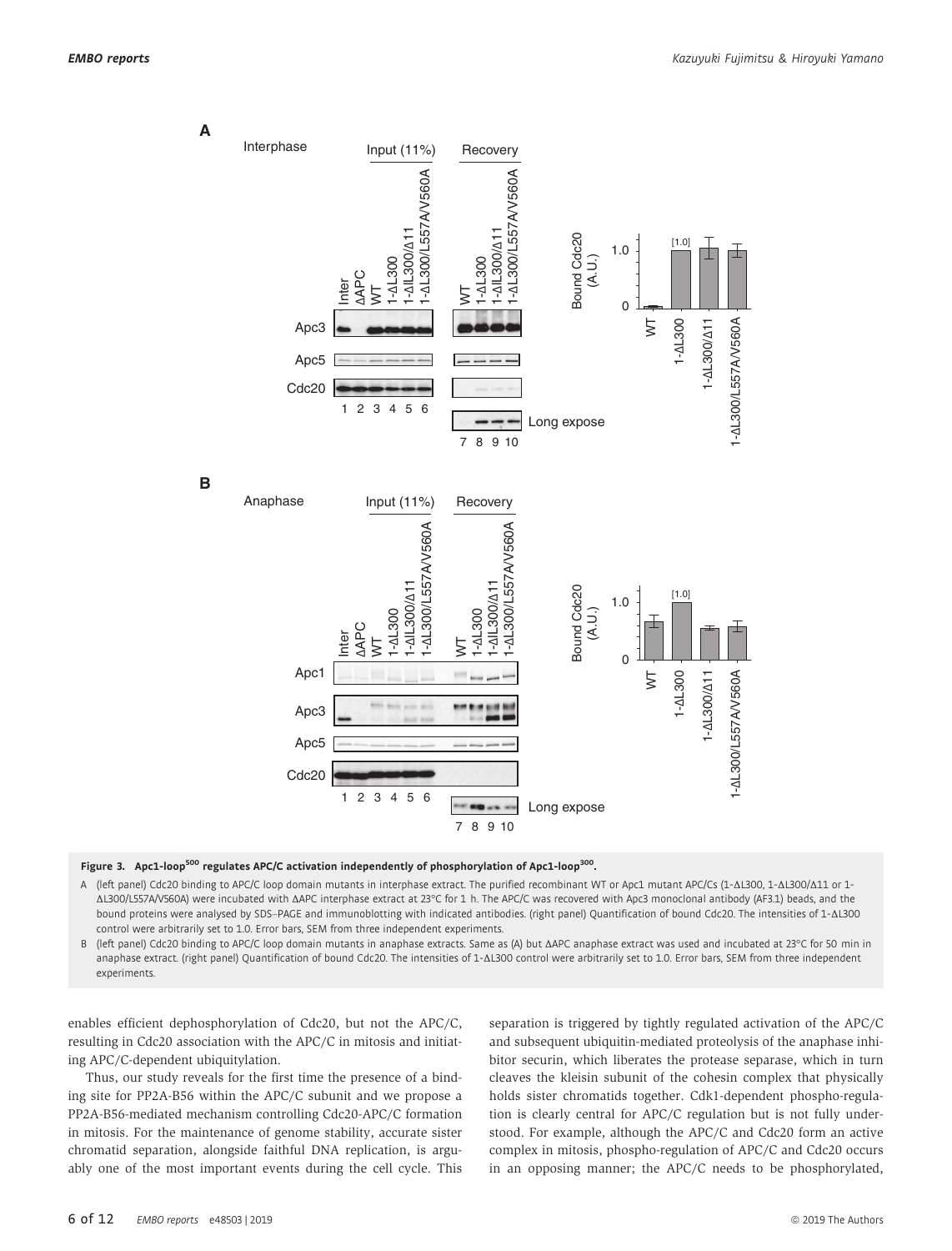whereas Cdc20 needs to be dephosphorylated for its engagement and subsequent C-box-dependent activation of the APC/C [15]. PP2A has been shown to be important for dephosphorylation of APC/C and Cdc20 [15,28,29]. It has also been reported that in mitotic exit after cyclin B degradation, PP2A-B55 is crucial and preferentially dephosphorylates phospho-threonine over phospho-serine residues [29–32]. However, until now, there has been no direct evidence to show how Cdc20 is dephosphorylated at mid-mitosis when the activity of PP2A-B55 is strictly downregulated via the Greatwall-ENSA pathway. Cdk phosphorylation clearly stimulates the affinity of Apc1-loop<sup>500</sup> towards PP2A-B56 (Fig 1E and F). Furthermore, our in vitro experiments using purified PP2A-B56, Cdc20 and APC/C demonstrate that PP2A-B56 can efficiently dephosphorylate the N-terminal inhibitory domain of Cdc20 (Fig 4E). Consistently, reconstituted mutant apo-APC/C complexes deficient in B56-APC/C interactions show less activity than WT APC/C (Figs 2 and EV2). These results demonstrate that PP2A-B56, instead of PP2A-B55, might be responsible for the initial dephosphorylation of Cdc20 promoting the formation of an active APC/C-Cdc20 complex required for anaphase onset.



Figure 4.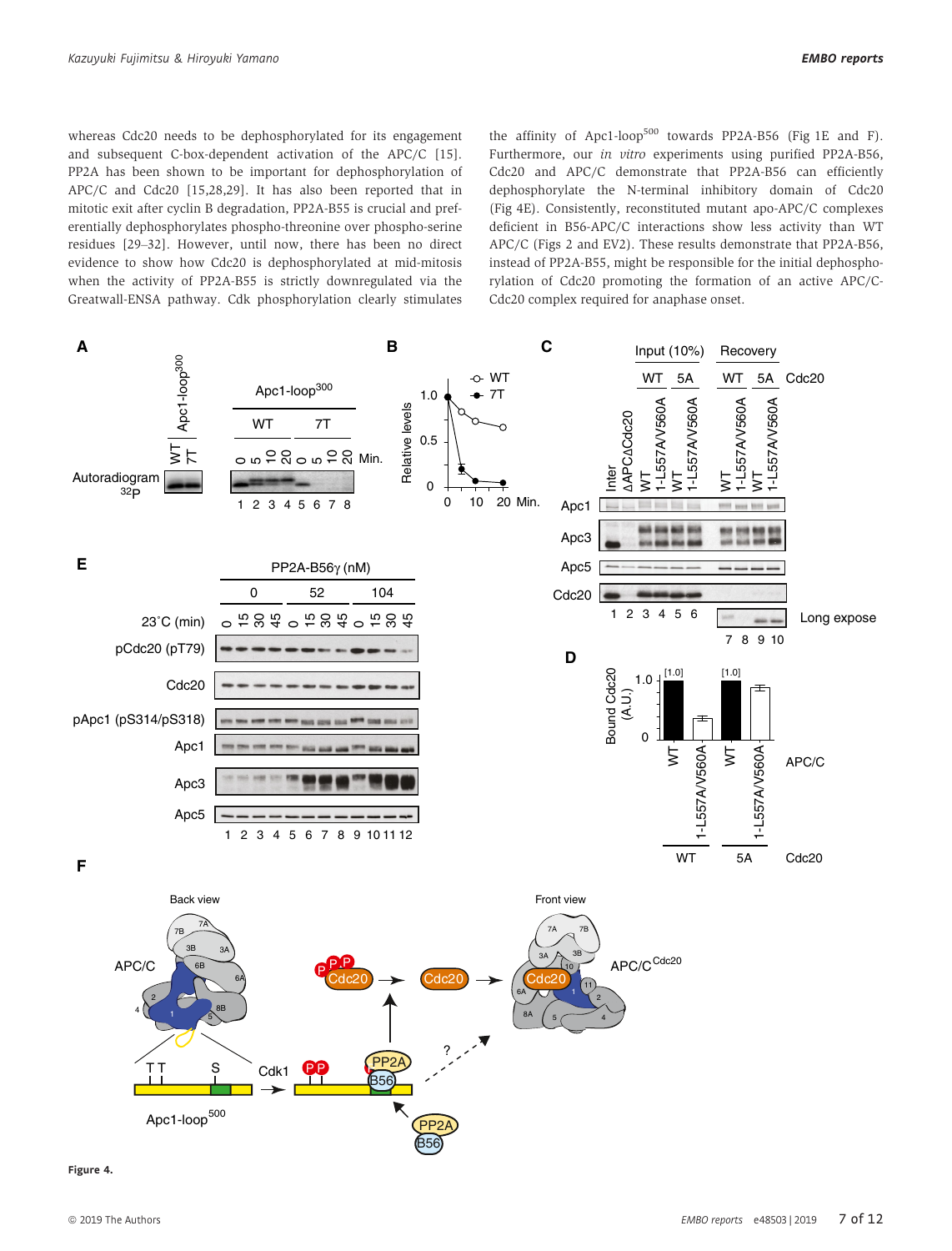- **Eigure 4. PP2A-B56 bound to Apc1-loop<sup>500</sup> promotes APC/C-Cdc20 complex formation through dephosphorylation of N-terminal Cdc20.**<br>A (left panel) Cdk-dependent *in vitro* kinase assay of Apc1-loop<sup>300</sup>. 3xFlag-tagged WT or [y-<sup>32</sup>P]-ATP at 30°C for 30 min, and separated by SDS–PAGE and detected by autoradiography. (right panel) <sup>32</sup>P-phosphorylated WT or 7T Apc1-loop<sup>300</sup> fragment was incubated in anaphase extract, and removal of radioactivity was analysed by SDS–PAGE followed by autoradiography.
	- B Quantification of removal of radioactivity in (A). Error bars, SEM from three independent experiments. C Cdc20-5A efficiently binds to the B56 binding site mutant APC/C. The purified recombinant WT APC/C or Apc1-loop<sup>500</sup> mutant APC/C (1-L557A/V560A) was incubated
	- with WT Cdc20 or non-phosphorylatable Cdc20 mutant (5A) in ΔΑΡCΔCdc20 anaphase extract at 23°C for 55 min. The APC/C was recovered with Apc3 monoclonal antibody (AF3.1) beads, and the bound proteins were analysed by SDS–PAGE and immunoblotting with indicated antibodies.
	- D Quantification of (C). The intensities of WT APC/C control were arbitrarily set to 1.0. Error bars, SEM from three independent experiments.
	- E The APC/C and Cdc20 immunoprecipitated from CSF extract were incubated in the presence of a range of concentrations or absence of PP2A-B56 $\gamma$  at 23°C. Samples were taken at the indicated time points and analysed by SDS–PAGE and immunoblotting with antibodies, including phospho-site-specific antibodies for pCdc20 (pT79) and pApc1 (pS314/pS318).
	- F A model for Apc1-loop<sup>500</sup>-mediated Cdc20-APC/C complex formation in mitosis. Apc1-loop<sup>500</sup> is phosphorylated by Cdk1 and binds to PP2A-B56 in anaphase. PP2A-B56 dephosphorylates inhibitory phosphorylation sites in N-Cdc20 and promotes the formation of active APC/C-Cdc20 complex. Apc1-loop<sup>500</sup> may control phosphorylation of other APC/C subunits and possibly interacting proteins although the mechanisms involved remain elusive. The indicated numbers on the schematic view of the APC/C (the back view is rotated by 180° around the vertical axis from the front view) represent APC/C subunits.

The B56 binding site is located within a disordered loop domain (Apc1-loop<sup>500</sup>) in the N-terminal wheel-like WD40 domain of Apc1 (Appendix Fig S1A). It should be noted that the same WD40 domain includes another disordered loop domain Apc1-loop<sup>300</sup>, which acts as a phosphorylation-dependent auto-inhibitory segment, on the opposite side of the WD40 domain (Appendix Fig S1B). Our experiments using purified PP2A-B56 show a preference for phosphothreonine in N-Cdc20 over phospho-serine residues in the Apc1 loop<sup>300</sup>, which is geographically closer to Apc1-loop<sup>500</sup> than Cdc20 associated with the APC/C. Strikingly, in anaphase extracts phospho-serine residues in the Apc1-loop<sup>300</sup> are barely dephosphorylated unlike the threonine substitutions or phospho-threonine in N-Cdc20 (Fig 4A and B) [15]. These findings suggest that the phospho-threonine preference of PP2A-B56 is a key feature in the control of mitotic progression through APC/C-Cdc20 complex formation and APC/Cdependent degradation. It is worth noting that when mitotic exit phosphatases such as PP2A-B55 and PP1 (Cdc14 in budding yeast) become active after cyclin destruction, the APC/C is fully dephosphorylated and is no longer responsive to Cdc20. At this point, a structurally related co-activator, Cdh1, takes over and prompts the APC/C to degrade APC/C substrates until the onset of S phase. Interestingly, it remains to be elucidated exactly how Cdh1 can activate the unphosphorylated APC/C by displacing Apc1-loop<sup>300</sup> [12-14].

How is timely recruitment of PP2A-B56 regulated in mitosis? PP2A-B56 binding to Apc1-loop<sup>500</sup> is dependent upon phosphorylation of the Cdk1 sites in Apc1-loop<sup>500</sup> (Fig 1E and F), suggesting that dephosphorylation of Cdc20 may be accelerated when APC/C is fully phosphorylated in mid-mitosis. This correlates with the recent finding that phosphorylation in the vicinity of the B56 binding motif can increase PP2A-B56 binding  $[25-27]$ . Notably, the Apc1-loop<sup>500</sup> sequence and Cdk sites are highly conserved through evolution (Fig 1A), so the disordered loop domain may be monitoring stages in the cell cycle by sensing Cdk1 activity. PP2A-B56 recruited onto phosphorylated Apc1-loop<sup>500</sup> might increase the local concentration of dephosphorylated Cdc20 around phosphorylated APC/C, promoting the formation of APC/C-Cdc20 complex (Fig 4F). It has been recently reported that at kinetochores, depending on microtubule attachment, APC/C activation might be regulated via Cdc20 dephosphorylation by kinetochore-localised PP1 [33]. PP2A-B56 activity is also needed to silence the SAC [23,24]. In addition, PP1 and PP2A-B56 have recently been shown to exploit inverse phospho-dependencies at the kinetochore because phosphorylation of PP1- or PP2A-interacting motif has an opposite impact on the phosphatases, inhibitory to PP1 vs. enhancement to PP2A recruitment [34]. It is possible that B56 binding to Apc1-loop<sup>500</sup> may be more important in a situation or a specific area where a mitotic kinase is high and PP1 is less responsive. In more general terms, PP2A-B56 recruited on APC/C may also facilitate dephosphorylation of Cdc20 in a specific location, which may trigger a positive feedback whereby dephosphorylation of Cdc20 and APC/C-Cdc20 complex formation occur in a spatially and temporally regulated manner. Investigation of living cells may shed light on such roles in the regulation and subcellular localisation of the APC/C itself and neighbouring proteins. Understanding the role of PP2A-B56 recruited on Apc1-loop<sup>500</sup> on SAC silencing/MCC disassembly is similarly intriguing. Our study demonstrates that Apc1-loop<sup>500</sup> promotes APC/C-Cdc20 complex formation under normal conditions and is not dependent upon the SAC as it is not active in Xenopus egg extracts. Yet, whether it regulates SAC silencing/MCC disassembly remains to be investigated.

In summary, we find that a disordered loop domain (Apc1 loop<sup>500</sup>) plays an important role in dephosphorylating Cdc20 by directly recruiting PP2A-B56, thereby allowing productive Cdc20- APC/C complex formation in mitosis. The Apc3-loop mediates efficient phosphorylation of Apc3 and Apc1 by directly recruiting Cks-Cdk1-cyclin B, whereas the Apc1-loop<sup>300</sup> acts as a phosphorylation-mediated conformational switch, permitting association with Cdc20. It seems that flexible and disordered loop domains within the APC/C play a central role in the dynamic regulation of the APC/ C, in particular through post-translation modifications (PTMs). This appears to be the case not only for the APC/C but also for other multi-protein complexes and cellular regulation pathways, e.g. RNA metabolism. Intriguingly, a number of recently identified RNA binding proteins bind to RNAs via disordered loop regions [35]. More unexpected modes of binding or critical regulation of key proteins in our body might be uncovered by studying unstructured disordered loop domains.

# Materials and Methods

#### Plasmids and antibodies

Antibodies used are as follows: anti-Apc1 (RbAb 4853, 1:100), Apc3/Cdc27 (1:200; BD Transduction Laboratories), Apc5 (RbAb 3445, 1:500), Cdc20 (MAb BA8, 1:100), maltose binding protein (MAb R29, 1:500 except for Fig 1E, 1:5,000), Apc1 phosphopeptide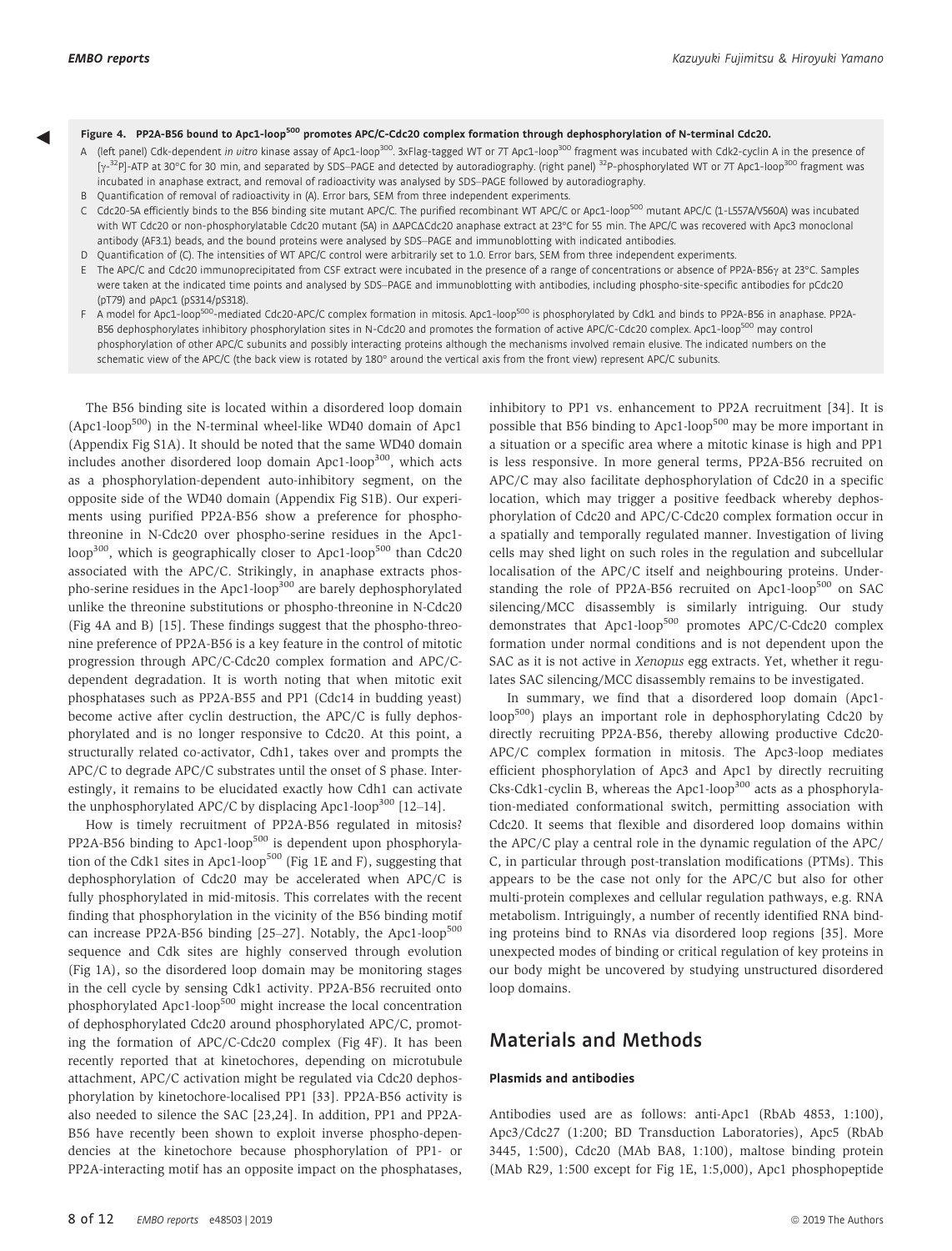(pS314-pS318) antibody (RbAb 25312, 1:50) [12], Cdc20 phosphopeptide (pT79) antibody (MAb BT2.1, 1:25) [15], and Flag-M2-HRP (for Fig 1E, A8592, Sigma, 1:1,000). AF3.1 and B60 were used for immunoprecipitation or immunodepletion of APC/C and Cdc20, respectively [36]. Plasmids for the expression of X. laevis PP2A regulatory B subunits and PP2A ( $A\alpha$ , B56 $\gamma$  and C $\beta$ ) subunits are gifts from Drs N. Sagata [37] and S. Mochida [17], respectively.

#### Preparation of Xenopus egg cell-free extracts

Meiotic metaphase II-arrested (CSF) X. laevis egg extracts were prepared as described [38]. To prepare interphase extracts, CSF extracts were incubated at 23°C for 1.5 h in the presence of 0.4 mM  $CaCl<sub>2</sub>$  and 10  $\mu$ g/ml cycloheximide, a protein synthesis inhibitor. Anaphase extracts were prepared by adding non-degradable GSTfused Xenopus cyclin B $\Delta$ 167 (a truncated form of cyclin B lacking the N-terminal 167 amino acids) to interphase extracts and incubating for 30–60 min at 23°C [12]. APC/C-depleted ( $\triangle$ APC) or Cdc20-depleted  $(\Delta Cdc20)$  extracts were prepared as reported previously [36,39].

#### Expression and purification of recombinant APC/C

Expression and purification of recombinant APC/Cs were performed as described previously [12,40]. Briefly, two baculoviruses carrying intact Xenopus APC/C genes and TEV-cleavable tandem Strep II-tag fused to Apc6 at C-terminus (Apc6-strep) were generated by MultiBac system (baculovirus 1: Apc1, Apc2, Apc10 and Apc11; baculovirus 2: Apc3, Apc4, Apc5, Apc6-strept, Apc7, Apc8, Apc12, Apc13, Apc15 and Apc16). Mutant APC/Cs were generated by PCRbased mutagenesis, and mutation sites were confirmed by sequencing. To express APC/C complex, High Five insect cells (Invitrogen) at a cell density of  $1.5 \times 10^6$  were co-infected with the two recombinant baculoviruses at an MOI (multiplicity of infection) of 1 for each virus and incubated at 27°C for 48 h with shaking (150 rev/min). The cells were harvested, frozen in liquid nitrogen and stored at -80°C. The recombinant APC/Cs were purified with Strep-Tactin beads and further affinity-purified by Dynabeads Protein A conjugated to anti-Apc3 monoclonal antibody (MAb AF3.1). The APC/Cs bound to beads were flash-frozen and stored at  $-80^{\circ}$ C.

## Construction and purification of Apc1-Loop<sup>500</sup>, Apc1-Loop<sup>300</sup> and B56 $\gamma$

The Apc1-Loop<sup>500</sup>, spanning amino acid 515–584 of Xenopus tropicalis Apc1, was fused with PreScission protease-cleavable maltose binding protein (MBP) at the N-terminus and a TEV-cleavable 6xHis at the C-terminus, and subcloned into pET vector. Mutants were generated by PCR-based mutagenesis and subcloned into pET vector as for WT, and mutation sites were confirmed by sequencing. The Apc1-Loop<sup>300</sup>, spanning amino acids 294–399 of X. tropicalis Apc1, was fused with a PreScission protease-cleavable 3xFlag-tag at the Nterminus and a TEV-cleavable 6xHis at the C-terminus, and subsequently subcloned into pET vector. For its 7T variant  $(Apc1-loop<sup>300-TT</sup>)$ , cDNA encoding for the same region but containing threonine substitutions of all the conserved serine Cdk sites (S314T, S318T, S335T, S344T, S358T, S380T and S389T) was synthesised (Integrated DNA Technologies, BVBA) and subcloned into the pET vector as for WT. In both WT and mutant vectors, the Cdk sites (SP or TP) were confirmed by sequencing prior to bacterial expression. *Xenopus laevis* B56 $\nu$  was fused with PreScission protease-cleavable 3xFlag at the N-terminus and a TEV-cleavable 6xHis at the C-terminus, and subcloned into pET vector. After sequencing confirmation, the resultant plasmids were introduced into BL21-CodonPlus (DE3) and the fusion proteins were expressed at 37°C for 1 h in the presence of 1 mM IPTG. The cells were lysed by 0.3 mg/ml lysozyme and sonicated in lysis buffer (20 mM HEPES-NaOH pH 7.9, 500 mM NaCl, 5 mM EGTA, 10 µg/ml leupeptin, 10  $\mu$ g/ml pepstatin A, 10  $\mu$ g/ml chymostatin, 0.1% Triton X-100 and 10 mM imidazole). The proteins were purified from clarified lysate using Ni-NTA agarose beads (Qiagen).

#### Kinase assays

MBP-fused WT or 3A Apc1-loop<sup>500</sup> fragment (6  $\mu$ g) was incubated with Cdk2-cyclin A in the presence of  $[\gamma^{-3}P]$ -ATP at 23°C for 10 min, and separated by SDS–PAGE and detected by autoradiography (for Fig 1D). 3xFlag-tagged WT or  $7T$  Apc1-loop<sup>300</sup> fragment (140 ng) was incubated with Cdk2-cyclin A in the presence of [ $\gamma$ -<sup>32</sup>P]-ATP at 30°C for 30 min, and separated by SDS–PAGE and detected by autoradiography (for Fig 4A).

## PP2A regulatory B subunits and Apc1-loop<sup>500</sup> binding assays

For binding assay with  $\int^{35}S$ ]-labelled PP2A B subunits and Apc1-Loop<sup>500</sup> fragments, N-terminally 6xHis-2xFlag-tagged X. laevis PP2A regulatory B subunits (B56 $\gamma$ , B55 $\delta$  or B"/PR70) [37] were labelled with  $\lceil 35S \rceil$ methionine (Hartmann Analytic, UK) in a coupled in vitro transcription–translation system (Promega, UK). Purified Apc1- Loop<sup>500</sup> fragment proteins were bound to amylose beads (New England Biolabs) by incubating at 4°C for 0.5–1 h. Beads were washed with Tris-NaCl buffer [20 mM Tris–HCl pH 8.0 and 200 mM NaCl] and XBCSF buffer [10 mM HEPES-KOH pH 7.8, 50 mM sucrose, 100 mM KCl, 2 mM MgCl<sub>2</sub> and 5 mM EGTA] and incubated with <sup>35</sup>S-labelled PP2A B subunits in interphase extract in the presence or absence of cyclin B $\Delta$ 167 at 23°C for 60 min, separated from extract on Micro Bio-Spin columns (Bio-Rad), and washed once with XBCSF buffer and then twice with XBCSF buffer containing 0.01% NP-40. The bound proteins were eluted with SDS sample buffer and analysed by SDS–PAGE and autoradiography. For Cdk phosphorylation-dependent B56 loading assays, MBP-fused WT or 3A Apc1 loop<sup>500</sup> fragment (12 µg) was first bound to amylose resin and then incubated at 30 $^{\circ}$ C for 60 min in 20 µl of XB<sup>CSF</sup> buffer containing 1 mM ATP and 4 mM  $MgCl<sub>2</sub>$  in the presence or absence of Cdk2cyclin A. Beads with MBP peptides  $(+/-$  kinase) were washed with  $XB^{CSF}$  buffer containing 0.01% NP-40 and incubated in 20  $\mu$ l of the same buffer containing purified 3xFlag-tagged B56 $\gamma$  (4 µg) at 23 $\degree$ C for 30 min. The beads were separated on Micro Bio-Spin columns (Bio-Rad), washed once with XBCSF buffer and then twice with XBCSF buffer containing 0.01% NP-40. The bound proteins were eluted with SDS sample buffer and analysed by SDS–PAGE and immunoblotting.

#### Immunoprecipitation of APC/C

The APC/C was immunoprecipitated using Apc3 MAb (AF3.1) immobilised Dynabeads Protein A beads. The bound proteins were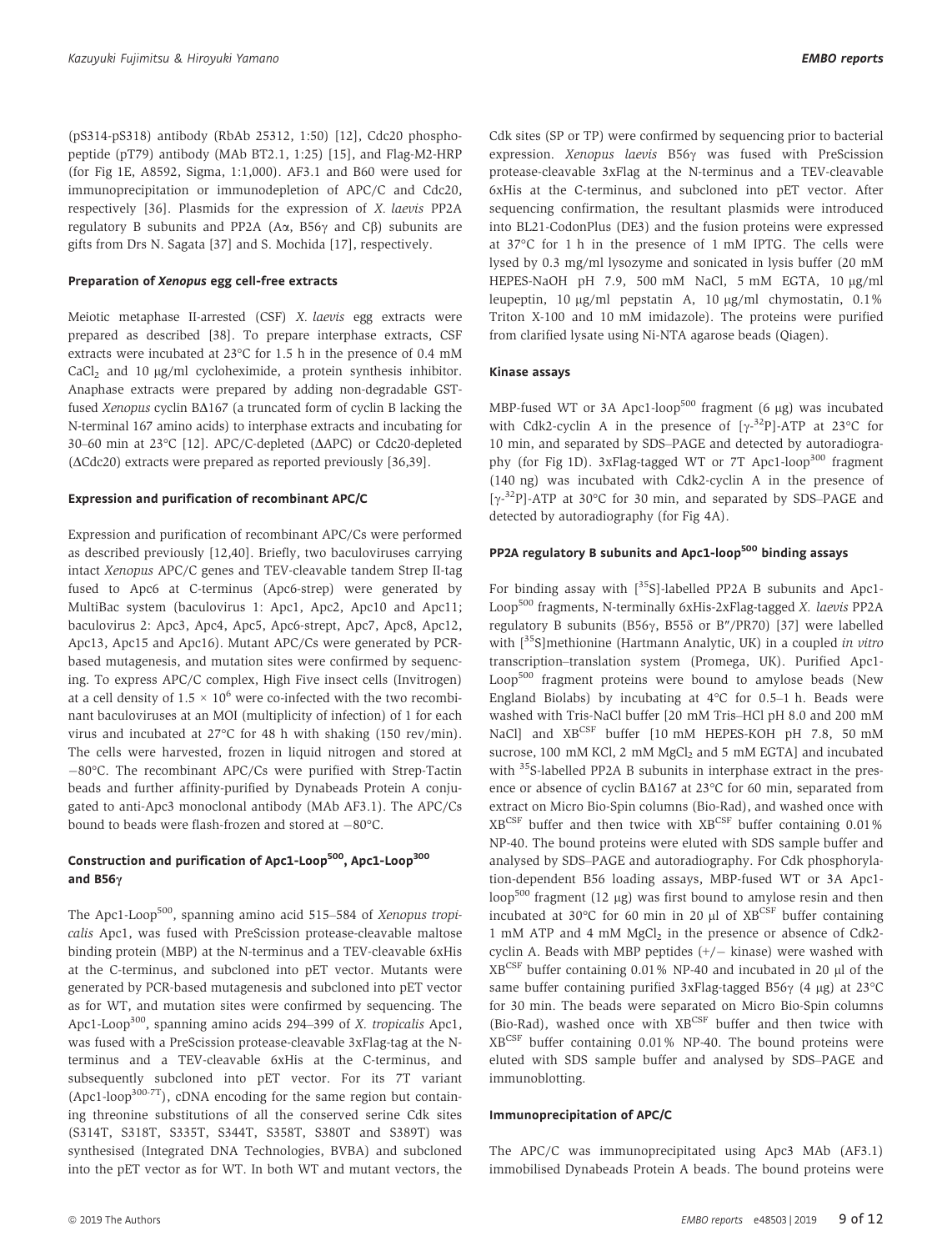washed twice with XBCSF\_HS [XBCSF containing 500 mM KCl and 0.01% NP-40], eluted with SDS sample buffer and analysed by SDS– PAGE and immunoblotting.

#### Cell-free destruction assay

Destruction assays were performed as described previously [12]. Substrates were labelled with  $[35S]$ methionine (Hartmann Analytic, UK) in a coupled in vitro transcription–translation system (Promega, UK), and destruction assays were carried out using Xenopus egg cell-free extracts (anaphase or interphase extracts). The samples were taken at the indicated time points and analysed by SDS–PAGE and autoradiography. The images were analysed using ImageJ (NIH, USA).

#### Ubiquitylation assay

Ubiquitylation assays were performed as described [12]. Recombinant APC/Cs were incubated with Xenopus egg cell-free extracts in the presence of non-degradable GST-fused Xenopus cyclin B $\Delta$ 167 at 23°C for 60 min and immunoprecipitated using Apc3 MAb (AF3.1)-immobilised Dynabeads Protein A. The beads were washed twice with  $XB^{CSF\_HS}$  and once with Ub buffer (20 mM Tris–HCl pH 7.5, 100 mM KCl, 2.5 mM  $MgCl<sub>2</sub>$  and 0.3 mM DTT). The resultant APC/C-Cdc20 complexes were incubated at 23°C in 20 ll of buffer (20 mM Tris–HCl pH 7.5, 100 mM KCl, 2.5 mM MgCl2, 2 mM ATP and 0.3 mM DTT) containing 0.05 mg/ml E1, 0.025 mg/ml UbcX, 0.75 mg/ml ubiquitin, 1  $\mu$ M ubiquitin aldehyde, 150  $\mu$ M MG132 and 2  $\mu$ l of <sup>35</sup>S-labelled cyclin B (fission yeast Cdc13). The reactions were stopped at the indicated time points with SDS sample buffer and analysed by SDS–PAGE and autoradiography.

#### Cloning and expression of PP2A-B56 $\gamma$

Three PP2A subunit genes ( $A\alpha$ , B56 $\gamma$  and C $\beta$ ) were PCR-amplified and cloned into pOENmyc vector with polH promoter and SV40 terminator for  $C\beta$  or p10 promoter and HSVtk terminator for A $\alpha$  and B56γ. PreScission protease-cleavable GST-tag or His-tag was fused to  $A\alpha$  or B56 $\gamma$  at the N-terminus, respectively. These genes were further cloned into MultiBac vectors creating one pF1 vector-derivative pFUBB carrying  $C\beta$  at MUM1 site and His-B56 $\gamma$  at MUM2 site. A pU1 vector-derivative pUUBB carrying Aa at MUM2 site was also created. After sequence confirmation, generation of baculovirus and the expression of PP2A-B56 $\gamma$  complex were performed as described previously [12] except that the baculovirus was used at MOI of 2 for expression.

#### Purification of PP2A-B56y

Cell pellets were thawed on ice and resuspended in PP2A lysis buffer [50 mM Tris–HCl pH 7.5, 150 mM NaCl, 0.5 mM DTT, 0.1% Tween-20, 1 mM EDTA, 1 mM EGTA, 5% glycerol, 10 μg/ ml leupeptin, 10 µg/ml pepstatin A, 10 µg/ml chymostatin and 30 units/ml benzonase (Novagen)] and lysed by sonication. The lysate was centrifuged at 18,800 g for 20 min, and the supernatant was centrifuged again for 20 min. The cleared lysate was incubated with GSH beads (GE Healthcare) at 4°C for 1 h. The beads were washed twice with PP2A wash buffer 1 (50 mM Tris– HCl pH 7.5, 150 mM NaCl, 0.5 mM DTT, 0.1% Tween-20, 1 mM EDTA and 1 mM EGTA) and once with PP2A wash buffer 2 (50 mM Tris–HCl pH 7.5, 150 mM NaCl, 0.5 mM DTT, 1 mM EDTA and 5% glycerol) and suspended into PP2A wash buffer 2 containing PreScission protease and incubated at 4°C for 3.5 h with gently mixing. After a brief centrifugation, the supernatant was incubated with Ni-NTA at 4°C for 30 min with gentle mixing, and the beads were washed three times with His washing buffer (20 mM Tris–HCl pH 7.5, 150 mM NaCl, 3 mM DTT, 0.01% Tween-20, 5% glycerol and 20 mM imidazole), and the bound proteins were eluted by His elution buffer (20 mM Tris–HCl pH 7.5, 150 mM NaCl, 3 mM DTT, 0.01% Tween-20, 5% glycerol and 200 mM imidazole). All purification steps were performed at  $4^{\circ}$ C.

#### Phosphatase assay

APC/C and Cdc20 were immunoprecipitated from CSF extract using anti-APC/C (AF3.1) and anti-Cdc20 (B60) antibody-immobilised Dynabeads Protein A. The beads were washed twice with XBCSF\_HS without EGTA and once with XBCSF buffer containing 0.01% NP-40 without EGTA, resuspended into XBCSF buffer containing 0.01% NP-40 without EGTA and incubated with purified PP2A-B56 $\gamma$  at 23°C. The reactions were stopped at the indicated time points with SDS sample buffer and analysed by SDS–PAGE and immunoblotting. For time course phosphate removal experiment (Fig 4A), 3xFlag-tagged WT or 7T Apc1-loop<sup>300</sup> [ $\gamma$ -<sup>32</sup>P]-ATP phosphorylated by Cdk2-cyclin A was incubated in anaphase extract at 23°C. The samples were taken at the indicated time points and analysed by SDS–PAGE and autoradiography.

#### Statistical analyses

Statistical analyses were performed in GraphPad Prism v6.0. Quantification data are presented as the mean  $\pm$  SEM from three independent experiments.

Expanded View for this article is available [online.](https://doi.org/10.15252/embr.201948503)

#### Acknowledgements

We thank N. Sagata for plasmids expressing PP2A regulatory B subunits; S. Mochida for plasmids expressing PP2A subunits; H. Labit for X. laevis PP2A-B56 $\gamma$  baculovirus; S. Darling for Apc1-loop<sup>300</sup> fragments; J. Nilsson for information about a B56 binding SLiM; the staff at the UCL Biological Services Unit for taking care of the Xenopus colony at UCL; and M. Grimaldi and members of the Yamano laboratory for helpful discussions and critical reading of the manuscript. This work was supported by the Medical Research Council (MR/M010899/1), BBSRC (BB/N008383/1) and the Wellcome Trust (205150/Z/16/Z).

#### Author contributions

KF and HY designed research. KF and HY performed research and analysed data. KF and HY wrote the paper. HY acquired funding and supervised research.

#### Conflict of interest

The authors declare that they have no conflict of interest.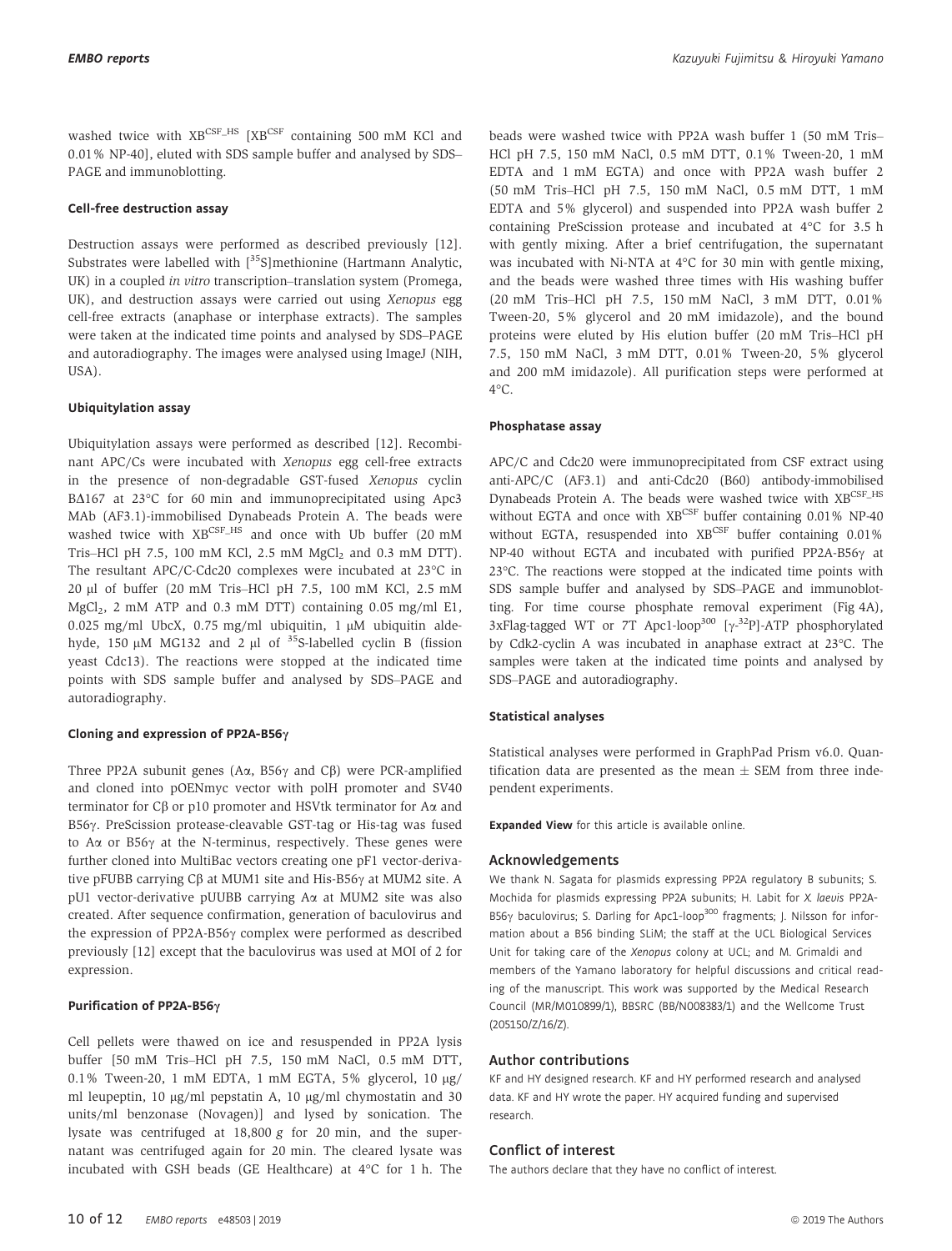# References

- 1. Primorac I, Musacchio A (2013) Panta rhei: the APC/C at steady state. J Cell Biol 201: 177 – 189
- 2. Pines J (2011) Cubism and the cell cycle: the many faces of the APC/C. Nat Rev Mol Cell Biol 12: 427 – 438
- 3. Alfieri C, Zhang S, Barford D (2017) Visualizing the complex functions and mechanisms of the anaphase promoting complex/cyclosome (APC/ C). Open Biol 7: 170204
- 4. Morgan DO (2007) The cell cycle: principles of control. London, UK: New Science Press
- 5. Konishi Y, Stegmuller J, Matsuda T, Bonni S, Bonni A (2004) Cdh1-APC controls axonal growth and patterning in the mammalian brain. Science 303: 1026 – 1030
- 6. van Roessel P, Elliott DA, Robinson IM, Prokop A, Brand AH (2004) Independent regulation of synaptic size and activity by the anaphasepromoting complex. Cell 119: 707 – 718
- 7. Takahashi A, Imai Y, Yamakoshi K, Kuninaka S, Ohtani N, Yoshimoto S, Hori S, Tachibana M, Anderton E, Takeuchi T et al (2012) DNA damage signaling triggers degradation of histone methyltransferases through APC/C(Cdh1) in senescent cells. Mol Cell 45: 123 – 131
- 8. Turnell AS, Stewart GS, Grand RJ, Rookes SM, Martin A, Yamano H, Elledge SJ, Gallimore PH (2005) The APC/C and CBP/p300 cooperate to regulate transcription and cell-cycle progression. Nature 438: 690 – 695
- 9. Brown NG, VanderLinden R, Watson ER, Weissmann F, Ordureau A, Wu KP, Zhang W, Yu S, Mercredi PY, Harrison JS et al (2016) Dual RING E3 architectures regulate multiubiquitination and ubiquitin chain elongation by APC/C. Cell 165: 1440 – 1453
- 10. Chang L, Zhang Z, Yang J, McLaughlin SH, Barford D (2015) Atomic structure of the APC/C and its mechanism of protein ubiquitination. Nature 522: 450 – 454
- 11. Chang L, Zhang Z, Yang J, McLaughlin SH, Barford D (2014) Molecular architecture and mechanism of the anaphase-promoting complex. Nature 513: 388 – 393
- 12. Fujimitsu K, Grimaldi M, Yamano H (2016) Cyclin-dependent kinase 1 dependent activation of APC/C ubiquitin ligase. Science 352: 1121 – 1124
- 13. Qiao R, Weissmann F, Yamaguchi M, Brown NG, VanderLinden R, Imre R, Jarvis MA, Brunner MR, Davidson IF, Litos G et al (2016) Mechanism of APC/CCDC20 activation by mitotic phosphorylation. Proc Natl Acad Sci USA 113: E2570 – E2578
- 14. Zhang S, Chang L, Alfieri C, Zhang Z, Yang J, Maslen S, Skehel M, Barford D (2016) Molecular mechanism of APC/C activation by mitotic phosphorylation. Nature 533: 260 – 264
- 15. Labit H, Fujimitsu K, Bayin NS, Takaki T, Gannon J, Yamano H (2012) Dephosphorylation of Cdc20 is required for its C-box-dependent activation of the APC/C. EMBO | 31: 3351 - 3362
- 16. Janssens V, Longin S, Goris J (2008) PP2A holoenzyme assembly: in cauda venenum (the sting is in the tail). Trends Biochem Sci 33: 113-121
- 17. Mochida S, Ikeo S, Gannon J, Hunt T (2009) Regulated activity of PP2A-B55 delta is crucial for controlling entry into and exit from mitosis in Xenopus egg extracts. EMBO / 28: 2777 - 2785
- 18. Mochida S, Maslen SL, Skehel M, Hunt T (2010) Greatwall phosphorylates an inhibitor of protein phosphatase 2A that is essential for mitosis. Science 330: 1670 – 1673
- 19. Gharbi-Ayachi A, Labbe JC, Burgess A, Vigneron S, Strub JM, Brioudes E, Van-Dorsselaer A, Castro A, Lorca T (2010) The substrate of Greatwall

kinase, Arpp19, controls mitosis by inhibiting protein phosphatase 2A. Science 330: 1673 – 1677

- 20. Cundell MJ, Bastos RN, Zhang T, Holder J, Gruneberg U, Novak B, Barr FA (2013) The BEG (PP2A-B55/ENSA/Greatwall) pathway ensures cytokinesis follows chromosome separation. Mol Cell 52: 393 – 405
- 21. Craney A, Kelly A, Jia L, Fedrigo I, Yu H, Rape M (2016) Control of APC/Cdependent ubiquitin chain elongation by reversible phosphorylation. Proc Natl Acad Sci USA 113: 1540 – 1545
- 22. Bastos RN, Cundell MJ, Barr FA (2014) KIF4A and PP2A-B56 form a spatially restricted feedback loop opposing Aurora B at the anaphase central spindle. J Cell Biol 207: 683 – 693
- 23. Espert A, Uluocak P, Bastos RN, Mangat D, Graab P, Gruneberg U (2014) PP2A-B56 opposes Mps1 phosphorylation of Knl1 and thereby promotes spindle assembly checkpoint silencing. J Cell Biol 206: 833 – 842
- 24. Nijenhuis W, Vallardi G, Teixeira A, Kops GJ, Saurin AT (2014) Negative feedback at kinetochores underlies a responsive spindle checkpoint signal. Nat Cell Biol 16: 1257 – 1264
- 25. Hertz EPT, Kruse T, Davey NE, Lopez-Mendez B, Sigurethsson JO, Montoya G, Olsen JV, Nilsson J (2016) A conserved motif provides binding specificity to the PP2A-B56 phosphatase. Mol Cell 63: 686 – 695
- 26. Wang X, Bajaj R, Bollen M, Peti W, Page R (2016) Expanding the PP2A interactome by defining a B56-specific SLiM. Structure 24: 2174 – 2181
- 27. Wu CG, Chen H, Guo F, Yadav VK, McIlwain SJ, Rowse M, Choudhary A, Lin Z, Li Y, Gu T et al (2017) PP2A-B' holoenzyme substrate recognition, regulation and role in cytokinesis. Cell Discov 3: 17027
- 28. Lee SJ, Rodriguez-Bravo V, Kim H, Datta S, Foley EA (2017) The PP2A (B56) phosphatase promotes the association of Cdc20 with APC/C in mitosis. J Cell Sci 130: 1760 – 1771
- 29. Hein JB, Hertz EPT, Garvanska DH, Kruse T, Nilsson J (2017) Distinct kinetics of serine and threonine dephosphorylation are essential for mitosis. Nat Cell Biol 19: 1433 – 1440
- 30. Cundell MJ, Hutter LH, Nunes Bastos R, Poser E, Holder J, Mohammed S, Novak B, Barr FA (2016) A PP2A-B55 recognition signal controls substrate dephosphorylation kinetics during mitotic exit. J Cell Biol 214: 539 – 554
- 31. Pinna LA, Donella A, Clari G, Moret V (1976) Preferential dephosphorylation of protein bound phosphorylthreonine and phosphorylserine residues by cytosol and mitochondrial "casein phosphatases". Biochem Biophys Res Commun 70: 1308 – 1315
- 32. Deana AD, Marchiori F, Meggio F, Pinna LA (1982) Dephosphorylation of synthetic phosphopeptides by protein phosphatase-T, a phosphothreonyl protein phosphatase. J Biol Chem 257: 8565 – 8568
- 33. Kim T, Lara-Gonzalez P, Prevo B, Meitinger F, Cheerambathur DK, Oegema K, Desai A (2017) Kinetochores accelerate or delay APC/C activation by directing Cdc20 to opposing fates. Genes Dev 31: 1089 – 1094
- 34. Smith RJ, Cordeiro MH, Davey NE, Vallardi G, Ciliberto A, Gross F, Saurin AT (2019) PP1 and PP2A use opposite phospho-dependencies to control distinct processes at the kinetochore. Cell Rep 28: 2206 – 2219 e8
- 35. Hentze MW, Castello A, Schwarzl T, Preiss T (2018) A brave new world of RNA-binding proteins. Nat Rev Mol Cell Biol 19: 327 – 341
- 36. Yamano H, Trickey M, Grimaldi M, Kimata Y (2009) In vitro assays for the anaphase-promoting complex/cyclosome (APC/C) in Xenopus egg extracts. Methods Mol Biol 545: 287 – 300
- 37. Isoda M, Sako K, Suzuki K, Nishino K, Nakajo N, Ohe M, Ezaki T, Kanemori Y, Inoue D, Ueno H et al (2011) Dynamic regulation of Emi2 by